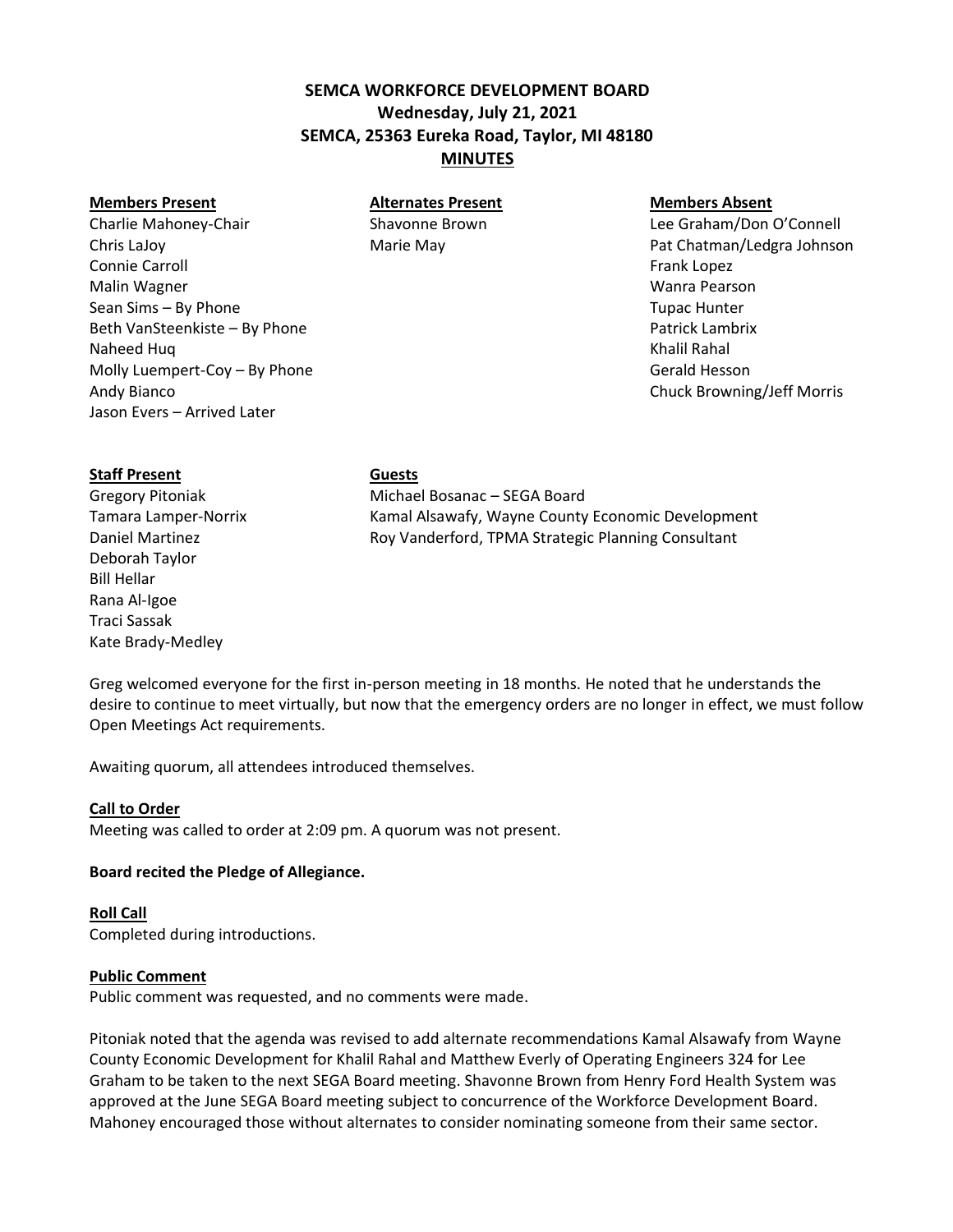Meeting moved to approval items with the arrival of quorum.

## **Approval of Revised Agenda**

**MOVED by Carroll to approve the Revised Agenda of July 21, 2021, as presented, supported by Wagner. All voting aye, motion carried.**

## **Approval of Minutes**

**MOVED by LaJoy to approve the Minutes of May 19, 2021, as presented, supported by Evers. All voting aye, motion carried.**

# **Recommendation of Alternates to SEGA Board/Approval of Shavonne Brown of Henry Ford Health System** As previously discussed, Mahoney asked for a recommendation to the SEGA Board of Alternates Kamal Alsawafy-Wayne County Economic Development and Matthew Everly-Operating Engineers 324 and a motion to

**Motion by Wagner to recommend Matt Everly of Operating Engineers 324 and Kamal Alsawafy of Wayne County as Alternates to the Workforce Development Board for SEGA approval at their meeting on September 10, 2021, supported by LaJoy. All voting aye, motion carried.**

accept SEGA's approval of Alternate Shavonne Brown of Henry Ford Health System.

**Motion by LaJoy to accept SEGA's Approval of Shavonne Brown of Henry Ford Health System-Wyandotte Campus as Alternate to Beth VanSteenkiste, supported by Carroll. All voting aye, motion carried.**

Pitoniak recognized Mike Smith, long-time alternate to Jerry Hesson with the AFL-CIO and employed with Carroll at the United Way of Monroe and Lenawee Counties, has left his position and is now the Executive Director of the Upper Peninsula Construction Council, which covers the entire UP. He has been great representative and committed to this board and the education boards throughout the years. We worked closely with Smith on his Monroe County Building Trades Youth Camp that flourished this year. They are searching for his replacement.

# **Approval of CEAC Metrics – Quarter 3**

Pitoniak provided a review of the Quarter 3 CEAC Metrics. The MiCareer Quest was cancelled last year and will not be held again this year. Manufacturing Day will be virtual again this year and Taylor will provide details in her report, and Jobs for Michigan Graduates continues to exceed its goals.

Wagner asked if MiCareer Quest is expected to come back next year. Pitoniak noted that it is not a question of the value of the program but if the schools can commit students to attend. When Oakland County begins looking into it and if the students are back in school and schools can commit to field trips for an in-person, hands-on event, they plan to bring it back.

# **MOTION by Carroll to approve the CEAC Metrics Quarter 3 Report as presented, supported by LaJoy. All voting aye, motion carried.**

## **2021 Strategic Plan – Quarter 2**

Hellar provided an overview of the 2021 Second Quarter Strategic Plan results. SEMCA is on target for most of its goals within the second quarter. Mahoney asked if there were any questions, and none were received.

**MOTION by Wagner to receive and file the Second Quarter 2021 Strategic Plan Report as presented, supported by Carroll. All voting aye, motion carried.**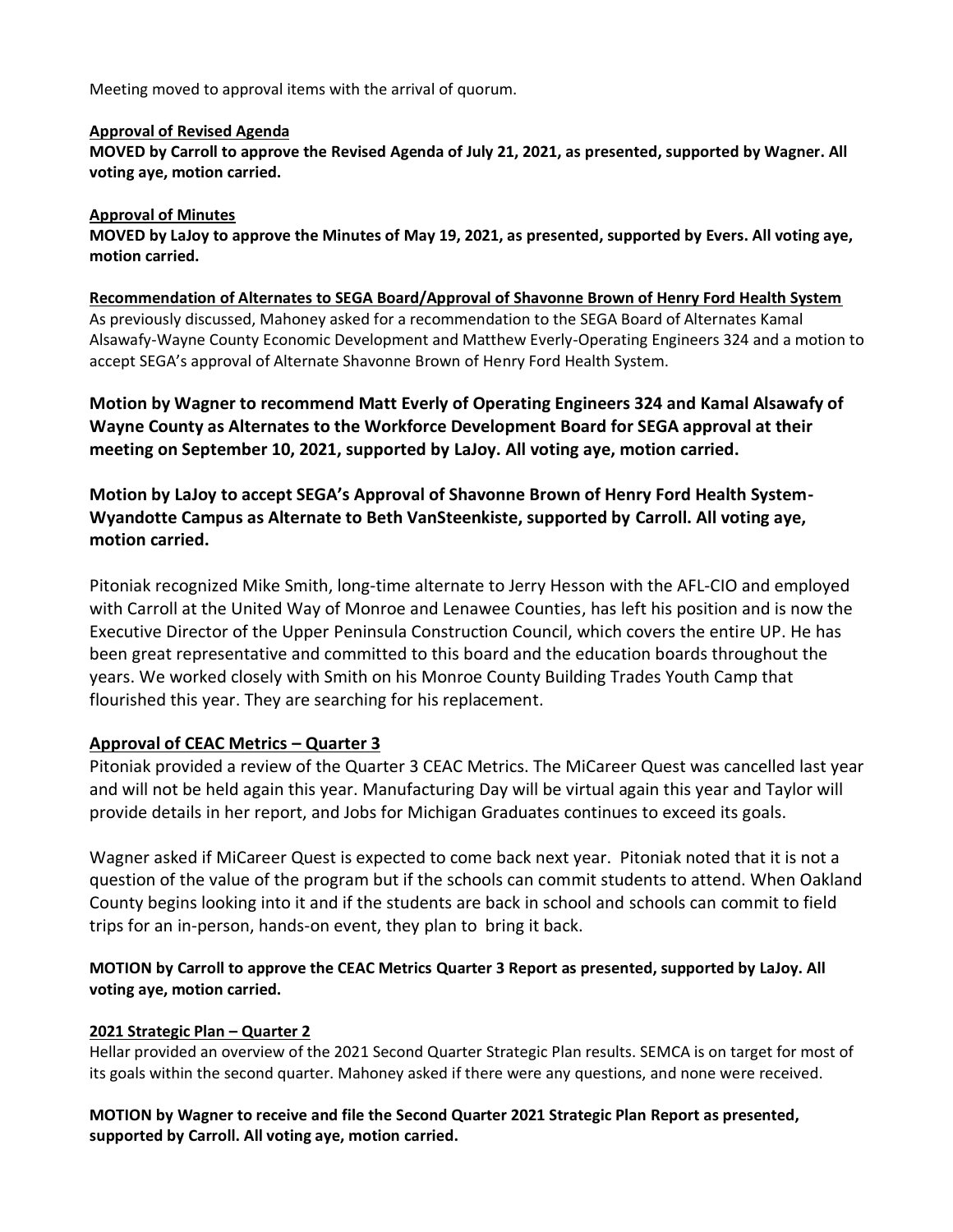## **Federal/State Updates**

The seven American Job Centers are engaging in-person and walk-in appointments as well as virtual appointments if requested. We are allowing 70% capacity in the centers. UIA Work Search requirements were reactivated in early June related to reemployment. By September 7, it is expected those applying for unemployment benefits by law will have to register at a Michigan Works! AJC. UIA was considering dropping this requirement, but legislation passed unanimously, and the governor has signed into law requiring UIA registration at a Michigan Works! AJC. This will ensure that individuals are receiving information on reemployment services or upskilling available through Michigan Works! Mahoney noted that letters are going out to the legislators from the Michigan Works Association thanking them for their support.

The annual formula allocation for WIOA and Employment Services increased mostly in the Youth space. PATH is expected to receive no cuts to its program. We received a MiLEAP grant and a \$700,000 grant through MEDC. Congresswoman Tlaib pulled together a Community Project with Wayne-Westland Schools that was approved through the House and is waiting and expecting approval from the Senate for \$900,000. The Balmer Group invited us to apply for \$1.25 Million for Youth targeted projects, and we are in dialog with Wayne County Economic Development in the context of a couple programs to receive a portion of their COVID relief federal funding.

On the federal front, NAWB is circulating a letter nationally to increase workforce development funding. It is not likely that the federal budget will be approved by September 30, so there will likely be a continuing resolution as in the past. At the state level, Going Pro Talent Fund has received bi-partisan support to increase funding. The MiReconnect tuition program, our four community colleges in the SEMCA region are the college of choice for24% of the funding from the 76,000 individuals that have been approved throughout the state. However, only half of those individuals have completed the follow-through paperwork requirements to move forward into training.

Pitoniak reminded the board of SEMCA's 25<sup>th</sup> Anniversary Celebration on August 26, 2021.

## **COVID 19 – Impact Statistic and UIA Project Update**

Hellar referred the Board to the report. The doors are open. We are seeing more program registrations and people taking advantage of training.

### **Program Updates**

## Program Statistical Summary

Heller noted that the statistical summary of the last 12 months was provided in the packet and no questions were asked. The report is on file.

### WIOA, ES, TAA, OJT, IWT, Talent Fund, Apprenticeship/Work-based Learning, Adult Ed Updates

Al-Igoe referred the board to her report in the board packet. She highlighted the Going Pro Talent Fund Employer Training Sessions and asked the board to please share with businesses in their areas the three training dates, two virtual and one in-person training, to learn more about the program and assistance with the application process. No questions were asked.

## WIOA Youth, Young Professionals, Foster Care, JMG, WCCAN, Manufacturing Day, MiCareer Quest Updates

Taylor referred the board to her report in the board packet. She highlighted the BUILDing Skills Bootcamp. This is the second year of the program led by Jamal Al in Wayne County. It has received news coverage and Mayor Duggan has visited the site. Taylor shared a success story of a youth who is making \$50,000 a year and has paid off her truck. She also discussed the new and improved program in Monroe County that was developed by our former board alternate Mike Smith. The youth will be working with 13 trade unions for five-weeks instead of one-week gaining valuable hands-on experience in carpentry and multiple building skills training from pipefitters, electricians, plumbers, iron workers, roofers, cement contractors, and painters. Taylor highlighted